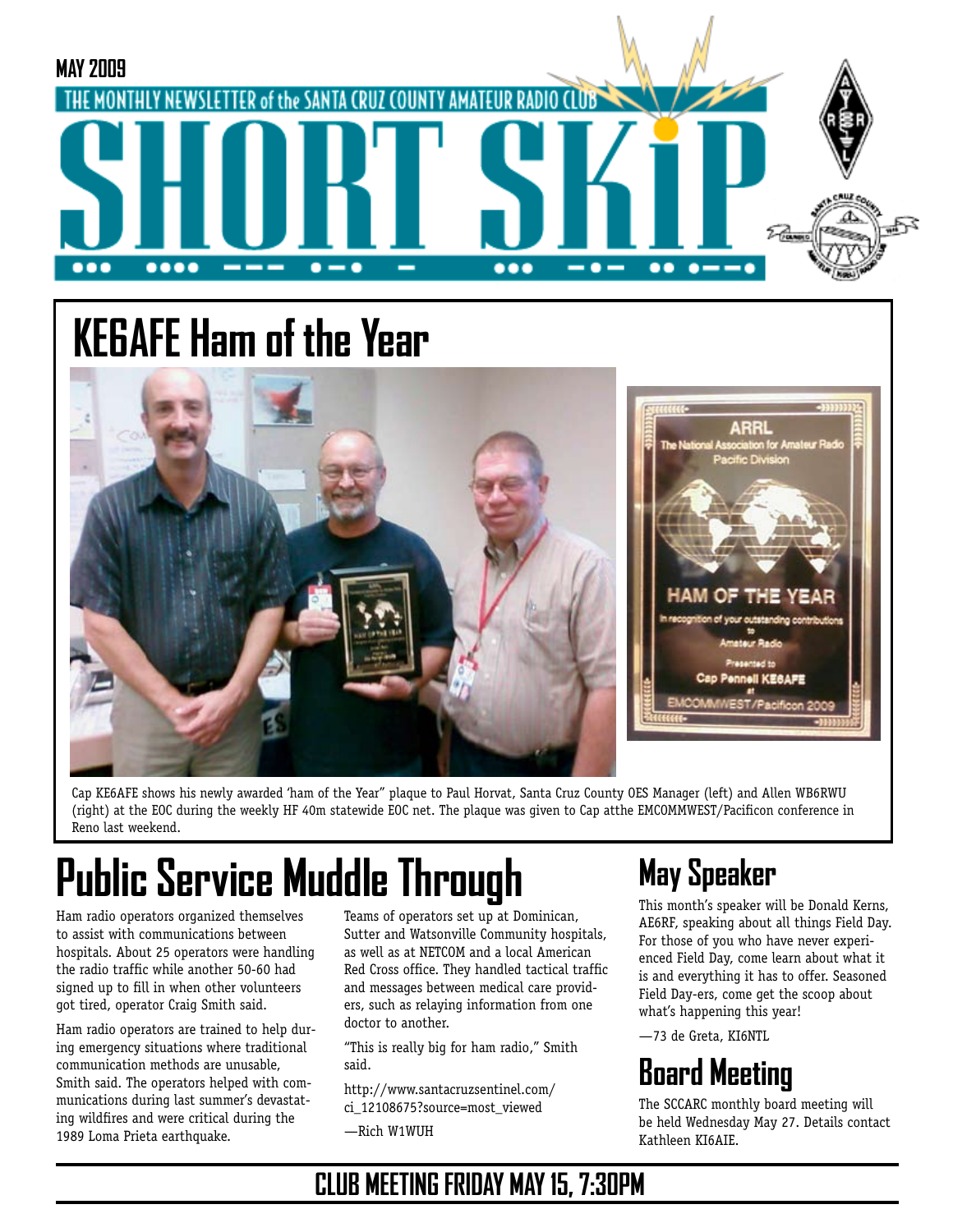**2 MAY 2009**

## **SHORT SI**

# **K6V Memorial Day Special Event Station**



Things are going forward for Monday May 25th Memorial Day. The station operating as K6V (FCC special event license) plans to go on-the-air at 0830 looking for long distance contacts on 15 meters (21.300+/- MHz), 20 meters (14.280+/-MHz ) and 40 meters ( 7.250+/-MHz). Breakfast in the Bunker, light snacks and refreshments in bunker and upstairs will be available during the course of the events in the building. Pass the word around .Stay tuned for more about the Radio Room and other events in the building

Contact Bob Spencer KI6TKH 332-6109 or Rick Ricketts N6GOW 426-5409

#### **Veterns Emergency Radio Room Report**

Rick Ricketts passed the attached report and recommendations to me for the Treasurers report at the UVC meeting and any action items that may come up on the agenda related to the Radio Room. Installation of upgrades to the station funded by the UVC in collaboration with the K6BJ Club are going very well. The VMB with its emergency radio and shelter potential is now better positioned to be a "served agency" during a disaster response.

—Bob KI6TKH

# **N6RZ, SK**

A couple of memories:

I remember Dave as a consummate DXer, contester, andgentlemanly curmudgeon (I know, quite a contradiction).

He once invited me to his Bonny Doon house in the mid-80s, and sat medown on 15 meters SSB with a 6 element monobander. He said, "Just go ahead and call CQ and see what happens". My previous experience at that point was, no one was too thrilled to talk to yet another "6-land" station. Much to my surprise, I had a pile up come back to me, from JA land and elsewhere, who all sounded like they were right next door, and all the S9 +40db reportswere for real. Dave couldn't help but chuckle at my delight at being on the other end of a pile up.

During previous club Field Days, when we operated as K6BJ, Dave was upat Eagle Rock with the "serious" Field Day group. Of course, when we called CQ FD on SSB, it was "CQ Field Day, Kilo 6 Bravo Juliette." When Dave was at the mike and decide to work us, let's just say that he repeated our callsign using rather unorthodox phonetics - I'll let you use your imagination.Couldn't help but laugh at that, especially since he had a way of saying what you might be thinking but afraid to say out loud.

I'm sure those of you who knew him well have similar memories of Dave and his antics as well. He'll surely be missed.

—73,Tom K6TG

## **When Vandals Strike Infrastructure, Hams Provide Communications Support**

In the early morning, just after midnight on April 9, someone climbed down four manholes in the San Jose, California area and cut underground fiber optic cables. The sabotage led to widespread disruption of phone service -- including tens of thousands of land lines, an undetermined number of cell phones, Internet access and 911 emergency service -- in southern Santa Clara County, as well as in Santa Cruz and San Benito counties. San Jose is the county seat of Santa Clara County. With the infrastructure disabled, local Emergency Management officials called on ham radio operators in their communities to provide back-up communications.

According to the San Jose Mercury News, Santa Clara County called a local state of emergency, "but worst-case scenarios were successfully avoided through use of ham radios, door-to-door checks and extravigilant patrols."

Throughout the day, Cap KE6AFE said that hams -- including some in Monterey County who had been working telephones -- helped dispatch ambulances, conferred with the Poison Center on a children's poisoning case, ordered replacement blood supplies for two hospitals from San Jose Red Cross, relayed a complex major "whole hospital" day's food order to the supplier out of county, tracked down various doctors for emergency consultations and shared status updates from our area. "We did all this while in unity with the County government, public safety agencies and California Emergency Management Agency's Coastal Region," he said. "Greg Smith of Cal-EMA spent the day in the Santa Cruz EOC with us." All service was restored by 12:15 AM on Friday, April 10.

—From ARRL Newsletter for full story goto: http://www.arrl.org/news/ stories/2009/04/15/10771/?nc=1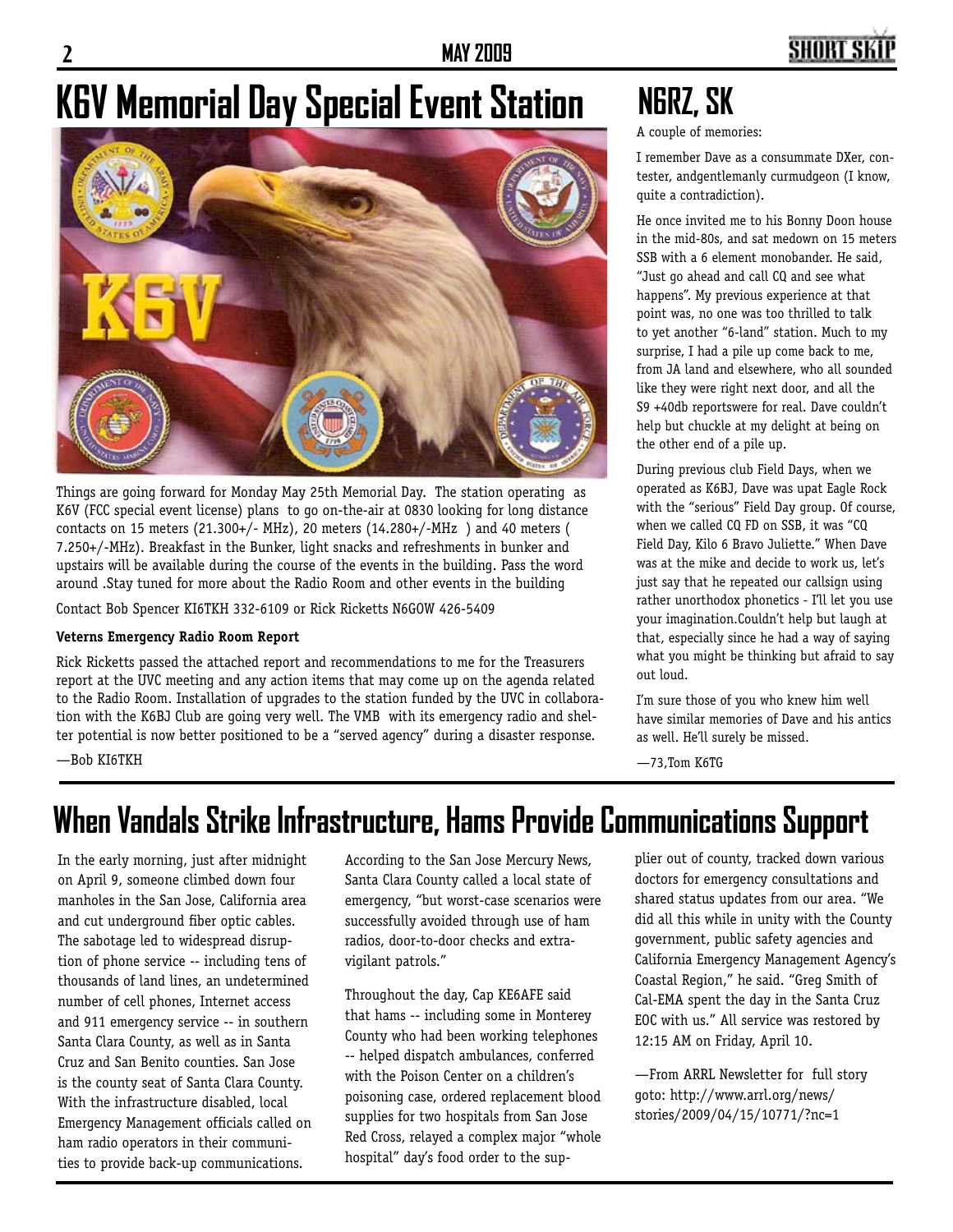# **SHORT SKI**



It was a pleasure to have Bill AF6OH join us and good to put a face on one of our Emergency Net Controllers.What a terrific job they did last Thursday! We welcomed Bob KI6TKH for his first taste of CAKE. Bob has inside knowledge of hospital operations so will be a very valuable contributer to our ARES activities. It is always good to have Art WF6P join us. There was considerable discussion on the emergency event. by Donald AE6RF(Pleased to meet your charming and bright daughter Cece Donald), Don K6GHA and others. I think the general sentiment was that Thursday should be cause for a comprehensive review of vulnerabilities in the County. Several ideas surfaced concerning our own participation and I presume that there will be an opportunity to collect and assimilate the lessons learned. Gregory Mc Nicol (working towards his licence) has an old Icom F50 that needs to be programmed. Anyone who can offer to help should contact him at gregory@TechAsArt.org. Kery K6RRY showed the heavy book on Antenna Theory he has acquired to support his studies at UCSC.and we wish him well. Rich W1WUH and others discussed what it took in the past to access library resources. Made me think of my all-time favorite movie called "The name of the Rose" with Sean Connery. Knowledge is power and in the 11th century of the film, librarians were the undisputed guardians of knowledge. Speaking of power Ron W6WO mentioned that he was interested in building a Class E amplifier to be driven to 300-500 Watts by 10 Watts from a K3/10. Anyone with anything to share on the subject please get in touch. Bill AF6OH has a big Mosley beam he intends to put on a tower. We discussed first measuring it at ground level with the boom vertical to indicate any serious issues. We mentioned that Bob K6XX has experience with that beam and could be very helpful. Bill reported that although he was quite close to a HV line fortunately it seems to be quiet. I know that I have left out some others who attended but no disrespect is intended.



The morning after the big winds up here on the West Side, I was surprised to see my 80-meter dipole mast bent over nearly double. What the heck? What I thought was a pretty stout aluminum pole turned out to be slightly less; a thin-walled piece of tubing. It did serve its purpose for over a year (or two!). Each morning I check in with the Baja Maritime Mobile Net (7.233.5) at 0800. When I make my contact with Terry Parks, N6NUN, through net relays, we QSY to 3815 kHz. This involves me in the task of retrieving my coax from the outside deck, wiping the rain, dirt or moisture off the connector and hooking it into the antenna rotary switch. Leaving the 80-meter wire in the almost-touchingthe-ground condition, I decided to see how it would affect my signal between here and Sausalito. There was no noticeable change for normal! I shall go out this afternoon and put up another temporary antenna mast. When the sunspot cycle picks up, I'll whip together a 20-meter dipole, headed east/west. That should do the trick. Better yet, I will re-erect my 36' tower and activate my rotor. Ah yes, antennas, always a source of fun and maintenance.

Our April emergency during which vital communications were cut pointed out once again, the continuing need for us hams to keep vital information flowing. Our thanks should go to Cap, KE6AFE, for being the immediate contact man. His 0430 reveille by a policeman asking him to contact Dominican hospital officials was his call to arms. As we know, the loss of telephone communications negated our telephone call list for ARES and other members. For those

Don't forget to send something of interest to K6EXT for the next issue of Short Skip

Thought for the day.

Hi tech, low tech

Take your picks

You can make an old dog learn new tricks

73 and BCNU at the low end !

of us not needing telephones or computer connections, we were unaware that there was an emergency until it had past. Relying solely on the K6BJ and other repeaters, Cap was able to raise enough operators to man the emergency stations throughout the county. Our response was well recognized by City and County officials and local news reporters. This real, "no drill" served to emphasize the vital services played by Amateur radio operators.

I had an interesting QSO with a fellow exsailor last week. He had gone to ET school at Treasure Island for 54 weeks. I explained how I had attended for six months at the same school located at what is now the Navy's Post Graduate School at Monterey. In December of 1946 the school at T.I. had a serious fire, destroying most of the labs. Guys were trying to save the scarce equipment and were tossing O scopes and other test equipment out of 2nd deck windows of burning buildings. Don't know how useful the equipment was after that, but I'm sure some could be salvaged. Otherwise - toast! Not wishing to spend my career at sea servicing RADAR, I elected to shift to aviation ratings, spending many years as a flight engineer.

It is sad to note the loss of four hams in the past months: Sid Clarke, N6UIV; Mark Ziegler, W6ZZZ; and my old pal, Dave Rowley, N6RZ. Sid was a graduate of my ET class at Cabrillo College many years ago. He lived on the West Side across the canyon from me and gave me a brand-new Butternut vertical he no longer used. Marc had been very active in contesting, ARES, and mentoring new hams. Dave repaired my Kenwood 930S at his home workshop in the hills above Felton. In the late 1980s on CW, my CQ was answered from a Maritime Mobile off the island of Hawaii. It was Dave, operating from a deep sea fishing boat. Both he and I were greatly surprised. Lastly, we all mourn the loss of our long time friend Hank Bond, KG6EE.

I was happy to see my "Amateur Radio: A Fantastic Hobby," appear in the May issue of Monitoring Times. This was the annual Amateur Radio issue.

## **Flea Market**

- • Livermore SWAP: Robertson Park, Livermore: 1st Sunday of the month, March through November
- • ASVARO Electronics Flea Market: De Anza College, Cupertino 2nd Saturday of the month, March through October